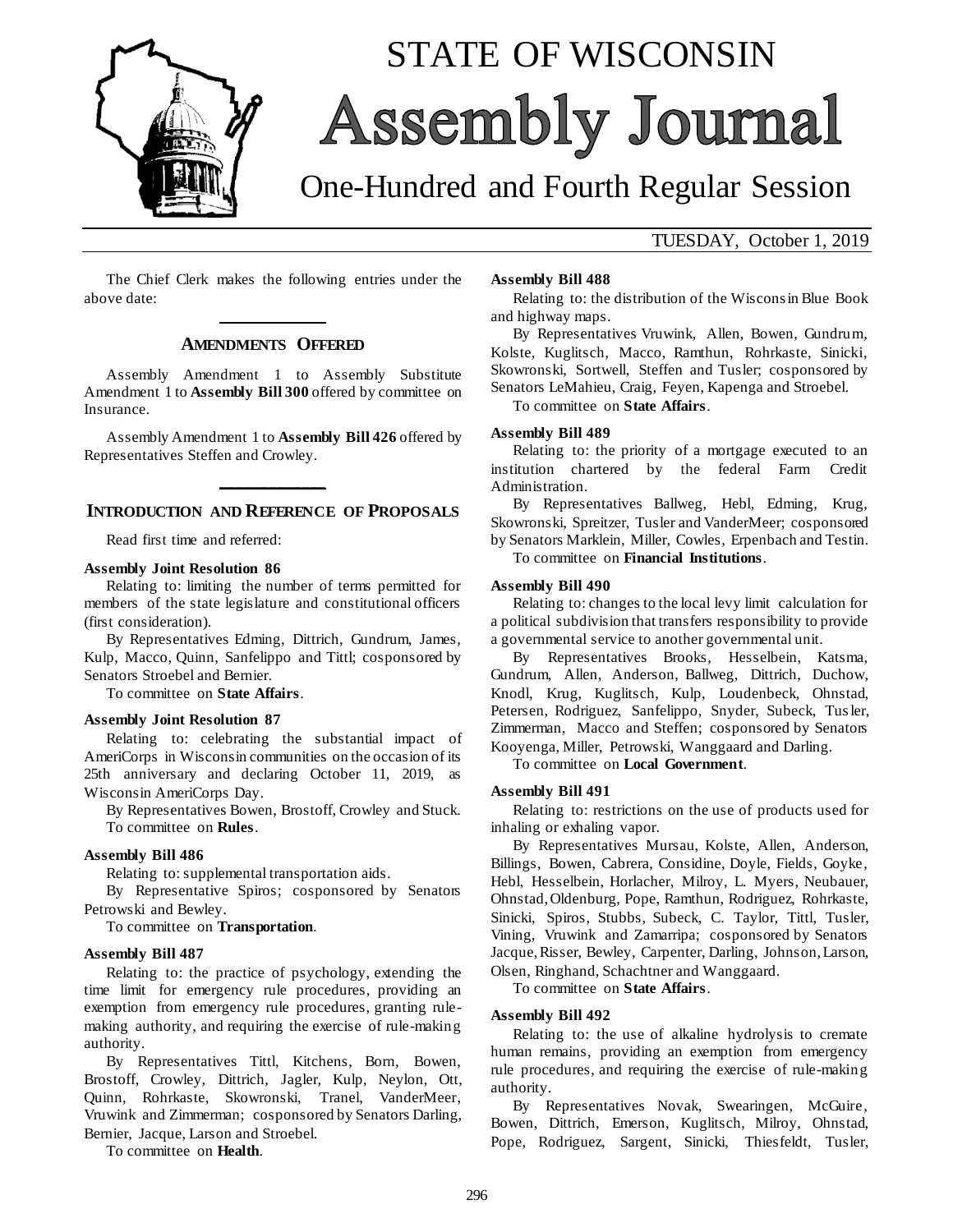Skowronski and C. Taylor; cosponsored by Senators Schachtner, Bewley, Carpenter, Kooyenga and Miller.

To committee on **Regulatory Licensing Reform**.

### **Assembly Bill 493**

Relating to: 2019-21 Authorized State Building Program, grant to the Greater Green Bay Convention & Visitors Bureau, granting bonding authority, and making an appropriation.

By Representatives Gruszynski, Bowen, Considine, Crowley and Ohnstad; cosponsored by Senators Hansen and Ringhand.

To committee on **Tourism**.

### **Assembly Bill 494**

Relating to: creating University of Wisconsin System positions for farm succession planning and making an appropriation.

By Representatives Considine, Kulp, Spreitzer, Kolste, Vruwink, L. Myers, Hebl, Sargent, Billings, Edming, Pope, Ohnstad, Subeck, Anderson, Skowronski, Brostoff, Hesselbein, Neubauer, Shankland, Zamarripa, Bowen, Fields, Doyle, Stuck, Haywood and C. Taylor; cosponsored by Senators Testin, Schachtner, Carpenter, L. Taylor, Ringhand, Miller and Erpenbach.

To committee on **Colleges and Universities**.

### **Assembly Bill 495**

Relating to: creating a Small Farm Diversity grant program, providing an exemption from emergency rule procedures, granting rule-making authority, and making an appropriation.

By Representatives Vruwink, Tranel, Anderson, Billings , Bowen, Considine, Doyle, Edming, Emerson, Fields, Hebl, Hintz, Kolste, Kulp, Neubauer, Sargent, Shankland, Skowronski, Spreitzer, Stuck, Zamarripa, Haywood and C. Taylor; cosponsored by Senators Smith, Carpenter, Erpenbach, Larson, Ringhand, Schachtner, Shilling and L. Taylor.

To committee on **Agriculture**.

### **Assembly Bill 496**

Relating to: powers of the attorney general.

By Representatives C. Taylor, Goyke, Hintz, Hebl, Vining, Kolste, Anderson, Zamarripa, Fields, Sargent, Neubauer, Crowley, Brostoff, Sinicki, Hesselbein, Billings , Spreitzer, Considine, Ohnstad, Vruwink, Bowen, Stuck, Pope and Doyle; cosponsored by Senators Erpenbach, Johnson, Shilling, Bewley, Carpenter, Larson, Schachtner, Risser, Wirch, Smith, Ringhand, L. Taylor, Hansen and Miller.

To committee on **State Affairs**.

### **Assembly Bill 497**

Relating to: University of Wisconsin System nonresident tuition exemption for tribal nation members.

By Representatives Milroy, Mursau, Anderson, Ballweg, Billings, Bowen, Brostoff, Considine, Edming, Emerson, Hesselbein, Kulp, L. Myers, Neubauer, Ohnstad, Pope, Sargent, Sinicki, Skowronski, Subeck, C. Taylor and Zamarripa; cosponsored by Senators Smith, Carpenter, Larson, L. Taylor and Wirch.

To committee on **Colleges and Universities**.

### **Assembly Bill 498**

Relating to: loans and repayment assistance by a political subdivision for certain improvements to properties and collection of the debt by special charge.

By Representatives Allen, Brandtjen, Fields, Skowronski and Steffen; cosponsored by Senator Stroebel.

To committee on **Local Government**.

### **Assembly Bill 499**

Relating to: operation of certain motor bicycles.

By Representatives Vruwink, Tusler, Anderson and Bowen; cosponsored by Senators Smith and Kooyenga.

To committee on **Transportation**.

### **Assembly Bill 500**

Relating to: the real estate transfer fee exemptions for conveyances to related individuals.

By Representatives Vruwink, Tusler, Ohnstad, Skowronski, Horlacher and Bowen; cosponsored by Senators Smith, Schachtner and Jacque.

To committee on **Housing and Real Estate**.

### **Assembly Bill 501**

Relating to: funding the public defender pay progression and making an appropriation.

By Representatives Loudenbeck, Born, Tusler, McGuire, Goyke, Anderson, Bowen, Brostoff, Dittrich, Doyle, Duchow, Edming, Fields, Jagler, James, Murphy, Neubauer, Nygren, Ohnstad, Riemer, Schraa, Sinicki, Spiros, Spreitzer, Tranel, VanderMeer, Vorpagel, Zamarripa, Zimmerman, Summerfield, C. Taylor, Knodl and Hesselbein; cosponsored by Senators Petrowski, Carpenter, Wanggaard, Bewley, Darling, Feyen, Johnson, Miller, Olsen, Ringhand, Risser, L. Taylor, Wirch, Testin and Larson.

To joint committee on **Finance**.

### **\_\_\_\_\_\_\_\_\_\_\_\_\_ COMMITTEE REPORTS**

The committee on **Insurance** reports and recommends:

### **Assembly Bill 300**

Relating to: requiring political subdivisions and Marquette University to pay health insurance premiums for survivors of a law enforcement officer who dies in the line of duty and making an appropriation.

Assembly Amendment 1 to Assembly Substitute Amendment 1 adoption:

Ayes: 11 - Representatives Petersen, Neylon, Jagler, Petryk, Tusler, Tranel, Steffen, August, Gundrum, Hesselbein and Stuck.

Noes: 0.

Assembly Substitute Amendment 1 adoption:

Ayes: 11 - Representatives Petersen, Neylon, Jagler, Petryk, Tusler, Tranel, Steffen, August, Gundrum, Hesselbein and Stuck.

Noes: 0.

Passage as amended:

Ayes: 11 - Representatives Petersen, Neylon, Jagler, Petryk, Tusler, Tranel, Steffen, August, Gundrum, Hesselbein and Stuck.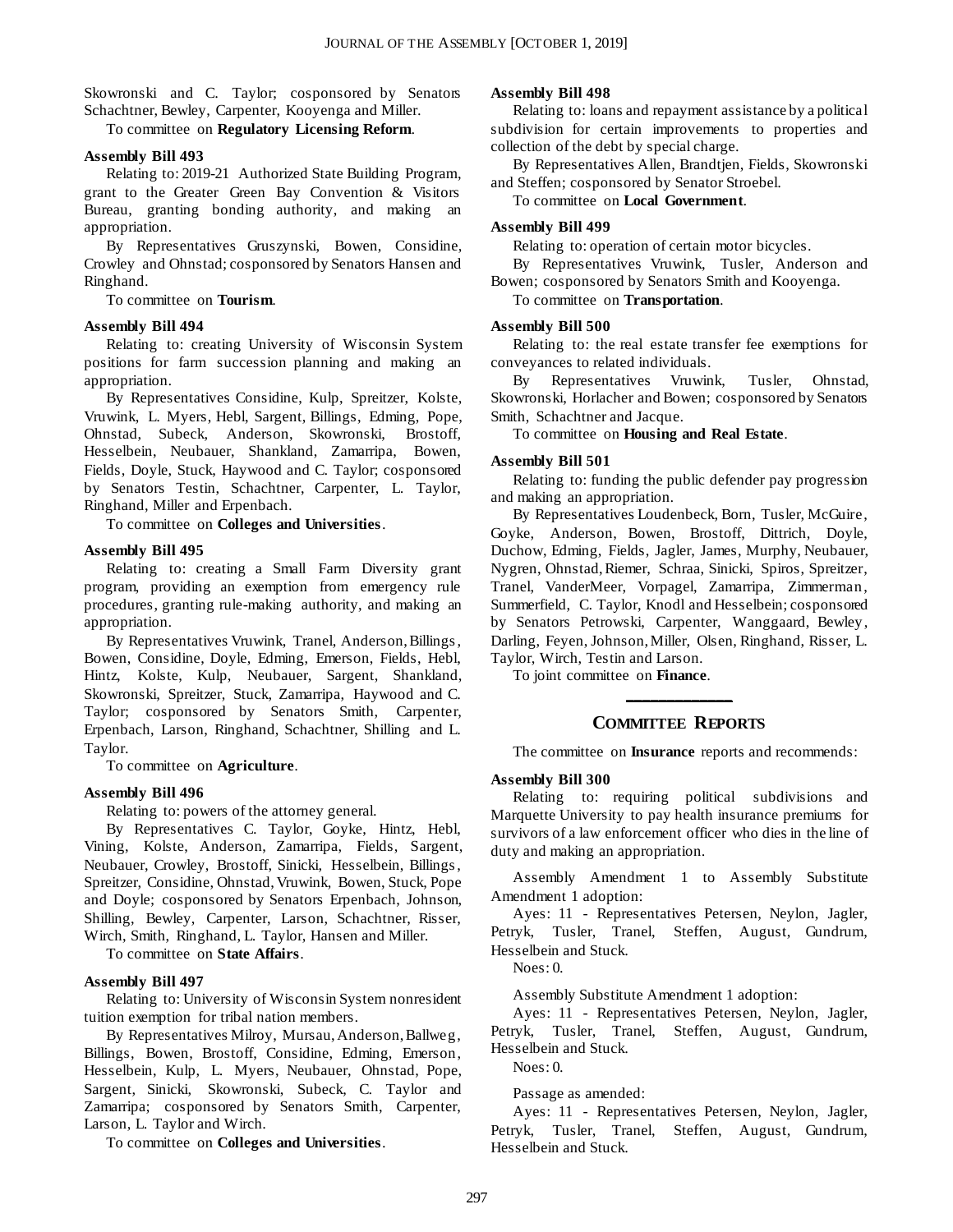Noes: 0.

To joint committee on **Finance**.

*KEVIN PETERSEN* Chairperson Committee on Insurance

### **\_\_\_\_\_\_\_\_\_\_\_\_\_ COMMUNICATIONS**

State of Wisconsin Legislative Reference Bureau Madison

Date: September 30, 2019

To: Patrick E. Fuller, Assembly Chief Clerk Jeffrey Renk, Senate Chief Clerk

From: Jill Kauffman, Senior Legislative Editor

Subject: Rules published in the September 2019 Wisconsin Administrative Register, No. 765.

The following rules have been published:

Clearinghouse Rule 17-018 effective 10-1-2019 Clearinghouse Rule 18-073 effective 10-1-2019 Clearinghouse Rule 19-003 effective 10-1-2019 Clearinghouse Rule 19-005 effective 10-1-2019 Clearinghouse Rule 19-029 effective 10-1-2019 Clearinghouse Rule 19-037 effective 10-1-2019 Clearinghouse Rule 19-038 effective 10-1-2019

October 1, 2019

Patrick E. Fuller Assembly Chief Clerk 17 West Main Street, Suite 401 Madison, WI 53703

Dear Chief Clerk Fuller:

Please add my name as a co-author of Assembly Bill 470, relating to adding 12 circuit court branches to be allocated by the director of state courts.

**\_\_\_\_\_\_\_\_\_\_\_\_\_**

**\_\_\_\_\_\_\_\_\_\_\_\_\_**

Sincerely, *DAVID MURPHY* State Representative 56th Assembly District

October 1, 2019

Patrick E. Fuller Assembly Chief Clerk 17 West Main Street, Suite 401 Madison, WI 53703

Dear Chief Clerk Fuller:

Please add my name as a co-sponsor of Assembly Bill 330, relating to requiring coverage of the dispensing of an extended supply of contraceptives.

Sincerely, *JANET BEWLEY* State Senator 25th Senate District

### **\_\_\_\_\_\_\_\_\_\_\_\_\_ AGENCY REPORTS**

Pursuant to Wis. Stats. § 13.172 (2) and (3), following is a list of agency reports received from executive branch and legislative service agencies for the month of September, 2019.

### **State of Wisconsin Investment Board**

*Annual Wisconsin Environmental Policy Act Report* Pursuant to Wis. Stats. 1.11 (2)(j) Received on September 3, 2019 Referred to **Environment** 

### **Wisconsin Ethics Commission**

*Updated list of authorized lobbyists* Pursuant to Wis. Stats. 13.685 (7) Received on September 3, 2019 Referred to **State Affairs**

### **Commissioner of Insurance**

*2018 Wisconsin Insurance Report* Pursuant to Wis. Stats. 15.04 (1)(d) Received on September 3, 2019 Referred to **Insurance**

### **Wisconsin Ethics Commission**

*Updated list of authorized lobbyists* Pursuant to Wis. Stats. 13.685 (7) Received on September 10, 2019 Referred to **State Affairs**

### **Legislative Audit Bureau**

*2018 Retirement Funds Investment Activity State of Wisconsin Investment Board* Pursuant to Wis. Stats. 13.94 (1)(df) and 25.17 (51) Received on September 11, 2019

### **Wisconsin Elections Commission**

*2018 Four Year Voter List Maintenance Statistics* Pursuant to Wis. Stats. 6.50 Received on September 11, 2019 Referred to **Campaigns and Elections**

### **Wisconsin Claims Board**

*Claims heard on August 22, 2019* Pursuant to Wis. Stats. 16.007 and 775.05 Received on September 12, 2019 Referred to **State Affairs** 

### **Department of Revenue**

*Wisconsin Lottery Quarterly Report ending June 30, 2019* Pursuant to Wis. Stats. 565.37 (3) Received on September 13, 2019 Referred to **State Affairs**